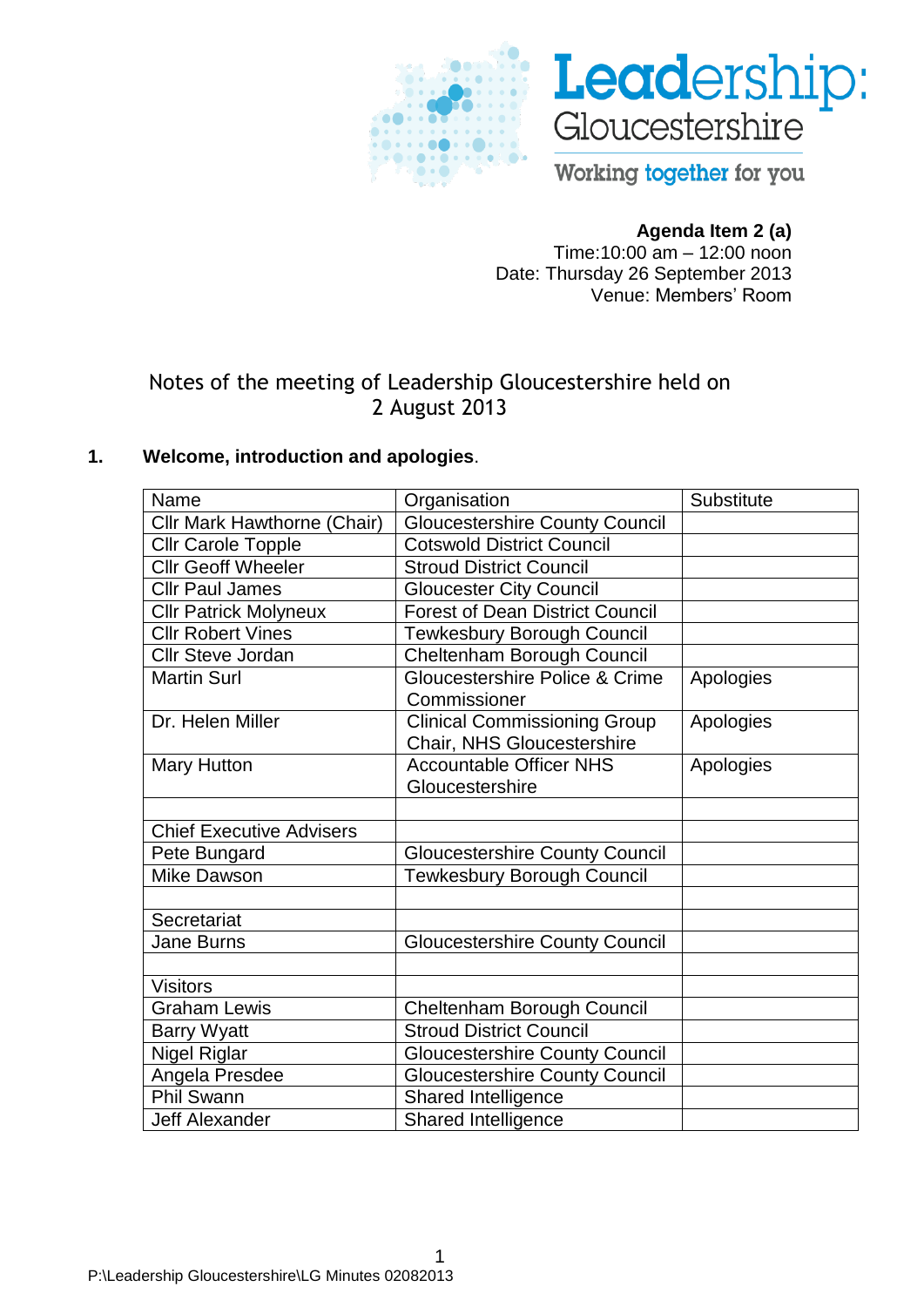## **2. Notes of the previous meeting held on 20 June 2013**

The notes of the meeting held on 20 June 2013 were approved.

All matters arising had been pursued or were reported back elsewhere on the agenda.

**Item 5 - Community Covenant –** Nominations received so far:

Cotswold District Council – Cllr. Carole Topple Gloucester City Council – Cllr. Fred Wood Gloucestershire County Council – Cllr. Shaun Parsons Stroud District Council – Cllr. June Cordwell

Other nominations to be confirmed as soon as possible. **Action: Those who have not responded.**

**Item 8 - Draft Work Programme 2013/14 –** suggestions for priorities as soon as possible please. **Action: All.**

#### **3. Gloucestershire Strategic Economic Plan and Growth**

Shared Intelligence had been appointed to help develop the Gloucestershire position. Phil Swann and Jeff Alexander gave a presentation and prompted discussions on the expectations and timescales. They were meeting separately with each Leader and Chief Executive. They had two key tasks:-

- (1) To develop a coherent public sector contribution which has the support of principal stakeholders; and
- (2) To integrate that contribution into the strategic economic plan and implementation process.

(Copy of the slides circulated with the agenda).

Phil Swann set out a summary of the Government's Local Growth Fund, "Growth Deals" which LEPs were expected to formulate and the expectations and timescales. He then posed a series of questions to prompt debate.

(1) How do we deliver collective decisions?

Views expressed included the degree of urgency of this piece of work, the importance of linking with other related work e.g. LEP, CPSIG. There was an appetite to build on Leadership Gloucestershire and recognition that it could act as a "clearing house". Ultimately stronger decision-making structures might be needed to convince government.

(2) How do we demonstrate strong cross-authority collaboration?

Gloucestershire has a long history of partnership working. There is clear evidence of joint working and collaboration. Good recent examples include Business Rates Retention Pooling, the Joint Waste Committee, the Joint Core Strategy, asset management etc.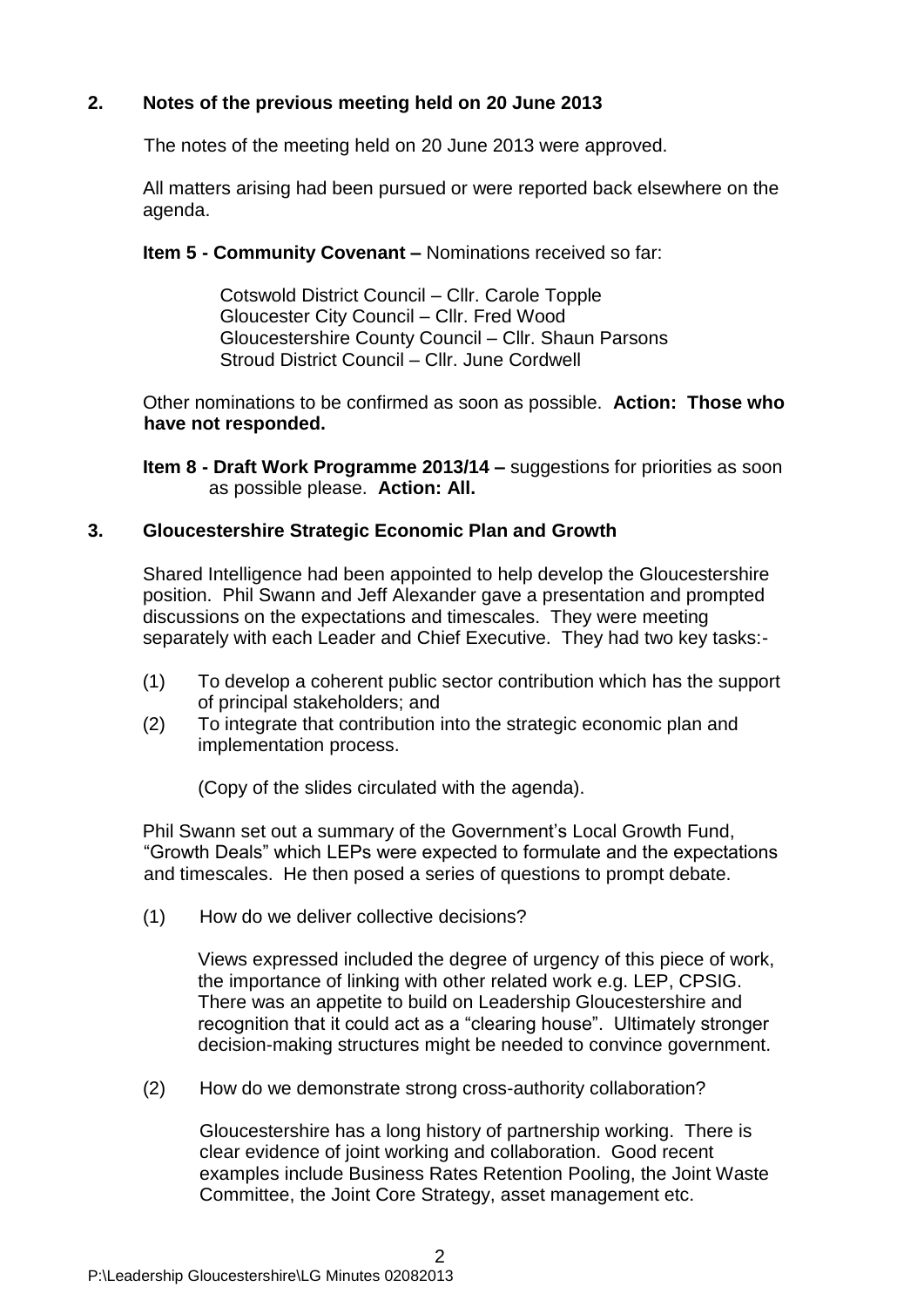(3) How do we achieve strong financial backing?

Business Rates Retention Pooling was seen as a good example. It had yet to be decided how to use the benefits from the pooling. Other potential sources of funding included the Community Infrastructure Levy and the New Homes Bonus.

It may also be possible to reconsider councils' funding of economic development/regeneration activities.

(4) How do we determine a clear and deliverable vision?

It was felt that there were a number of existing visions/strategies for economic growth which should form the basis for a refreshed single vision. The vision should include issues of county-wide and local/community importance.

#### **Actions:**

- (1) Research be undertaken into different decision-making structures which would meet local and national expectations. **(Action: Phil Swann and Jeff Alexander in conjunction with Chief Executives)**.
- (2) A summary of examples of joint-working/collaboration championed by Leadership Gloucestershire be prepared. **(Action: Jane Burns)**.
- (3) A further discussion to take place at the scheduled meeting of Leaders and Chief Executives and the LEP on the morning of 19 September. (This forum to be used as required). **(Action: All to note)**.

## **4. Terms of Reference**

The revised terms of reference were approved, subject to the following amendment:

The County Council Chief Executive and a District Council Chief Executive will be Leadership Gloucestershire's principal advisers and will play a full role in meetings. Tewkesbury Borough Council's Chief Executive is the current nominee.

## **5. Dates of Next Meetings**

- Thursday 19 September 2013, 8.30 am in the GFirst meeting room. Single  $\bullet$ item agenda "Gloucestershire Strategic Plan and Economic Growth".
- Thursday 26 September 2013 10.00 am 12.00 noon (ordinary meeting).  $\bullet$

The meeting ended at 11.50 am.